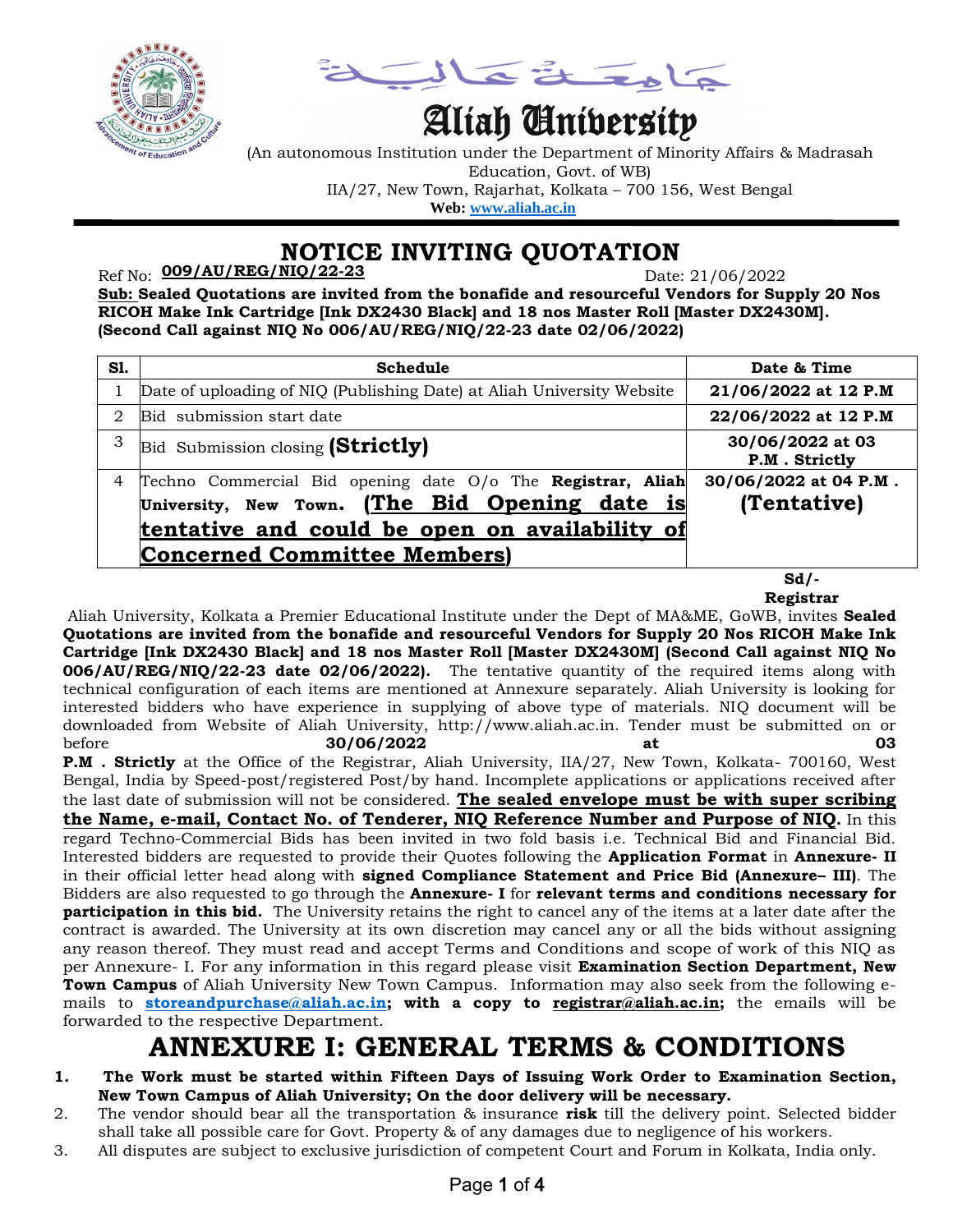- 4. The bid should be **complete** in all respects and **duly signed** wherever required. Incomplete and unsigned and Multiple Bids from Single Bidder offer will not be accepted.
- 5. Warranty of Job will be one year or as per OEM whichever is higher. However warranty is subject to change as per job requirement.
- 6. **Payment terms**: 100% payment will be released within sixty (60) days only after successful receiving of the services duly certified by the concern authority/committee. No advance payment or payment against Performa invoice will be made. Payment will be made after receipt, inspection, and installation/testing. The payment will be made by RTGS / FUND Transfer mode only. **Hence, following information must be clearly written in the Price Bid for RTGS / FUND TRANSFER:**
	- A. Name of the Firm with complete postal address
	- B. Name of the Bank with Branch where the Account exist
	- C. IFSC CODE
	- D. ACCOUNT No
	- E. PAN No
- 7. The categories of items and quantity indicated in the NIQ Document are tentative. Aliah University (AU), however, reserves **the right** to increase or decrease the quantity or delete some or all of the items depending on the needs of the AU and availability of funds without assigning any reasons.
- 8. Bid shall remain **valid** for a period not less than 180 (One Hundred Eighty) days after the dead line date for Bid submission.
- 9. The Supplier should be a reputed and an authorized firm/supplier having after sales service **agreement with the OEM**
- 10. Any dispute arising out of this contract shall be referred to the Registrar, Aliah University, and if either of the parties hereto is dissatisfied with the decision, the dispute shall be referred to the decision of an **Arbitrator**, who should be acceptable to both the parties, to be appointed by the Vice-Chancellor of the University. The decision of such Arbitrator shall be final and binding on both the parties.

#### 11. *THE BIDDER IS REQUESTED TO VISIT THE* **EXAMINATION SECTION** *TO VERIFY THE SAMPLE AVAILABLE AND ASSESS THE EXACT WORK BEFORE SUBMISSION OF QUOTATION*

- 12. The rates quoted will remain valid for one year from the date of acceptance of this award of contract. However, the contract can be extended for a further period of one year at the discretion of this University on the same rates and the same terms and conditions.
- 13. The Honorable Vice Chancellor, Aliah University reserves the right to accept in part or in full any tender or reject any tender without assigning any reason or to cancel the tendering process and reject all tenders at any time prior to award of contract, without incurring any liability, whatsoever to the affected tenderer/s.
- 14. **Inspection and Quality Control tests** before evaluation, prior to shipment of Goods and at the time of final acceptance are as follows: Inspection of Goods including functional testing, burning tests and mains fluctuation test at full load, facilities etc., as per the standards may be done at factory site of the Supplier before award of the Purchase Contract, by the Aliah University; Provided that the Aliah University may, at its sole discretion, waive inspection of goods having regard to the value of the order and/or the nature of the goods and/or any other such basis as may be decided at the sole discretion of the Aliah University meriting waiver of such inspection of goods.
- 15. If any part of the service in respect of the work assigned and undertaken by you not rendered/delivered in time, Aliah University shall be entitled to levy and recover liquidated damages/ penalty at 1% per week or part thereof the delay/ default, subject to 5% maximum, on the payment due to the agency/contractor for the particular stage. Any delay beyond scheduled dates may attract higher penalty to be decided by the Aliah University
- 16. Aliah University may grant an extension of time limit set for the completion of the work in case the timely completion of the work is delayed by force majeure beyond the contractor's control, subject Force majeure is defined as an event of effect that cannot reasonably be anticipated such as acts of God (like earthquakes, floods, storms etc.), acts of states, the direct and indirect consequences of wars (declared or un declared), hostilities, national emergencies, civil commotions, epidemic/pandemic and strikes (only those which exceed a duration of ten continuous days) at successful Bidders factory.
- 17. **The rates** so quoted must be inclusive of GST, Central Excise, customs Duty if any, packing freight to destination, Insurances and levies and necessary job as mentioned at designated places at Aliah University and all charges i.e. cost of Equipment and other incidental charges for supplying at destination level and delivery charges up to the point of delivery at proper destination level and as per instruction in the work/ supply order. No extra charges will be entertained. Prices can be quoted in Indian Currency only (₹).No extra payment will be made for carrying of materials involving head load/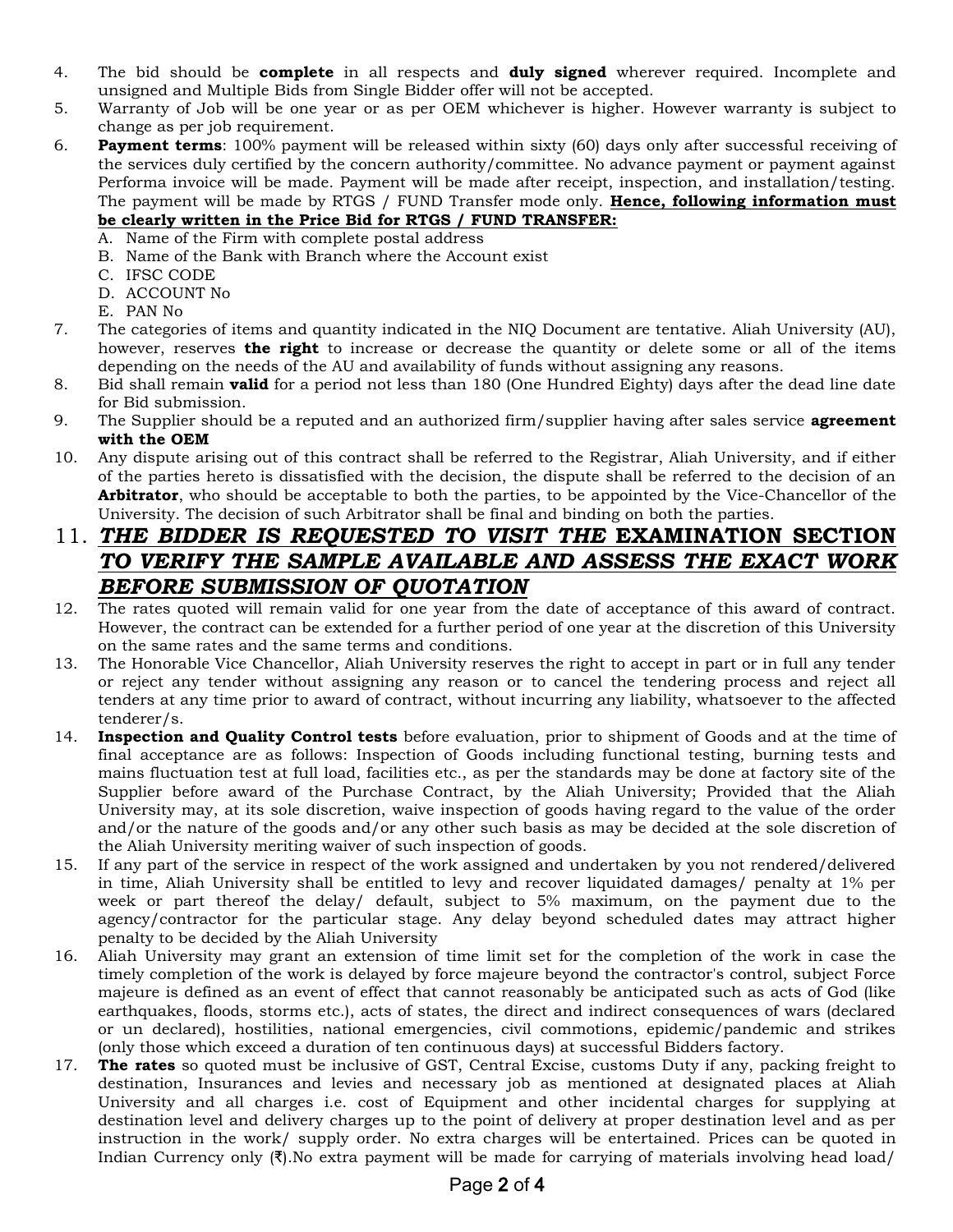trolley etc. **The bidder will be selected on overall rate only. The bidder must quote in all items otherwise their bids will be rejected.**

#### **Annexure II : Technical Bid Application Format (Please attach all relevant documents)**

To, The Registrar Aliah University IIA/27, New Town, Kolkata-700 160

**Sub: Application for Supply 20 Nos RICOH Make Ink Cartridge [Ink DX2430 Black] and 18 nos Master Roll [Master DX2430M] (Second Call against NIQ No 006/AU/REG/NIQ/22-23 date 02/06/2022).**

Ref: - \_\_\_\_\_\_\_\_N.I.Q. No ………………………................……………dated ……………………..

Sir,

| 1. ABOUT THE ORGANIZATION |                                                                            |  |  |
|---------------------------|----------------------------------------------------------------------------|--|--|
| 1.1                       | Name of the Organization                                                   |  |  |
| 1.2                       | Name of Authorized Person                                                  |  |  |
| 1.3                       | Registered Office Address with telephone no. & email address               |  |  |
| 1.4                       | Authorized Service Station Name, address, contact person                   |  |  |
|                           | name, phone number, e-mail                                                 |  |  |
| 2. TECHNICAL DOCUMENTS    |                                                                            |  |  |
| 2.2                       | Company Registration No./Trade License No./Partnership Deed No. (Photocopy |  |  |
|                           | Required to Be Submitted along with NIQ)                                   |  |  |
| 2.3                       | PAN Registration No (Photocopy Required to Be Submitted along with NIQ)    |  |  |
| 2.4                       | GST Registration No (Photocopy Required to Be Submitted along with NIQ)    |  |  |
| 2.5                       | Copy of Similar Nature Work Experience (if any) with any Reputed Private   |  |  |
|                           | or Government Body Must Be Attached (preferable)                           |  |  |

#### **Annexure– III COMPLIANCE STATEMENT**

| Specifications of Items Offered All bidders are required to<br>visit the site before submitting the proposal to<br>Examination Section, Aliah University, New Town Campus,<br>IIA/27, New Town, Kolkata-700160 | Unit<br>(In nos) | Complianc<br>e to<br>Quotation<br>specificatio<br>n whether<br>yes or no | In case of<br>noncompliance<br>Deviation from<br>quotation<br>Specification to be<br>indicated in<br>unambiguous |
|----------------------------------------------------------------------------------------------------------------------------------------------------------------------------------------------------------------|------------------|--------------------------------------------------------------------------|------------------------------------------------------------------------------------------------------------------|
|                                                                                                                                                                                                                |                  |                                                                          | Term.                                                                                                            |
|                                                                                                                                                                                                                | $\mathbf{2}$     |                                                                          | 4                                                                                                                |
| 20 Nos RICOH Make Ink Cartridge [Ink DX2430 Black]                                                                                                                                                             | $20$ nos         |                                                                          |                                                                                                                  |
| 18 nos Master Roll [Master DX2430M].                                                                                                                                                                           | $18$ nos         |                                                                          |                                                                                                                  |

| <b>Price Bid</b> |                                                        |          |                  |                                         |                                           |                                                                       |
|------------------|--------------------------------------------------------|----------|------------------|-----------------------------------------|-------------------------------------------|-----------------------------------------------------------------------|
| Sl.<br>No        | <b>Description</b>                                     | Qnty.    | Per Unit<br>Rate | <b>Total</b><br>Rate<br>[CI 3 X]<br>C14 | GST in<br>Amount<br>and in $%$<br>On Cl 5 | Total<br>Amount<br><b>With Taxes</b><br>Altogether<br>$(C1 5 + C1 6)$ |
|                  | 2                                                      | 3        | 4                | 5                                       | 6                                         | 7                                                                     |
|                  | 20 Nos RICOH Make Ink Cartridge [Ink]<br>DX2430 Blackl | $20$ nos |                  |                                         |                                           |                                                                       |
| $\overline{2}$   | 18 nos Master Roll [Master DX2430M].                   | $18$ nos |                  |                                         |                                           |                                                                       |
|                  |                                                        |          |                  |                                         | <b>Total Price in Rupees</b>              |                                                                       |
|                  | <b>Total Price in Word</b>                             |          |                  |                                         |                                           |                                                                       |